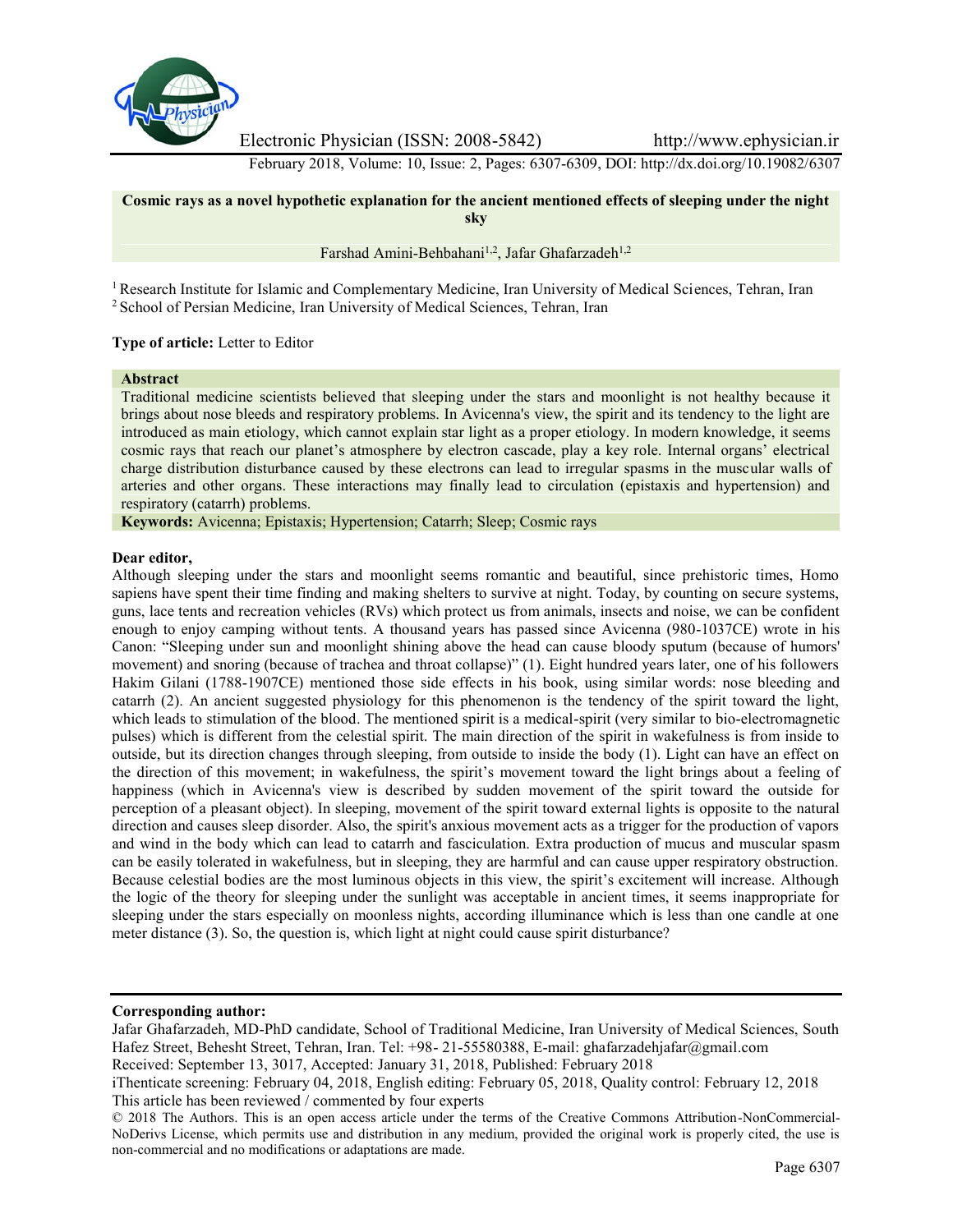Seventy years have passed Professor Powell in his noble lecture, described a cosmic ray as "a thin rain of charged particles" (4). An electron shower is the product of the interaction of a cosmic ray and our planet's atmosphere. Muons (high speed negative heavy particles) and electrons (both negative and positive) are the most common particles of a cosmic ray at sea level (5). They are responsible for air ionization at sea level and penetrate deeply under the ground (4). Muons pass through our bodies and we do not have any shield against them. Thus, we are used to them, but a proper roof (even a leathern tent) can act as a diagonal barrier against electrons, and diminish the energy of some others. One suggested mechanism for describing the side effect of sleeping in unroofed places is the disturbance of the body's electrical charges distribution by an electron shower. Man-made static electric fields elevate body surface electrical charges (6), but the produced cascade's electrons by cosmic ray have greater penetration than ordinary lab-made electron emissions (because of their higher energy level). Evaluations show that the intensity of cosmic ray induced electrons and positrons at the earth's surface differ between 30, 6, and 0.2 m−2s−1above 10, 100 and 1000 mega electron volts, depending on the altitude and latitude (7). Although the accumulation of beams seems low, through long-time exposure they will show effects. These electrons can pass through the skin and reach internal organs. The human body confronts excessive charges and internal charge distribution disturbance. There are some adaptation mechanisms in wakefulness for discharging the extra accumulation of electricity such as peripheral blood circulation and touching an uncharged environment. But when we are sleeping, we lose movement and the chance of connection with uncharged objects. Also, peripheral blood circulation (as a low electrical resistant) is diminished during the main part of sleeping (8). Excessive internal charges may interact with muscle fibers' action in the walls of arteries, stomach and trachea. The consequence could flourish by periodic hypertension. Epistaxis is recognized as a symptom of hypertension (9). Electrical charge irregularity can cause spasms in the trachea and throat. In the stomach, it can produce irregular spasms and reflux (which can itself decrease bronchial diameter and mucus transport, and increase secretion of mucus) (10). Also, electrical stimulation can directly cause mucus hyper secretion (11). So, bloody sputum (1) could be logically explained by epistaxis due to periodic hypertension; and snoring (1) could be described by tracheal collapse due to spasm and increased secretion of mucus. The accuracy of the hypothesis should be evaluated by blood pressure measuring during sleep under the sky, maybe by a modified polysomnography. Inversely, to prevent extra relaxation of internal organs which can have an effect on blood pressure measuring, barometers should not create a way for grounding of the body (12, 13). Also, because of higher "cosmic ray related electron flux" at higher altitudes and latitudes (7, 14), measuring at these places can provide better results. The evaluation is better done at nighttime, because daytime sleeping (even under a roof) is a known etiology of catarrh (15) which could be explained by a combination of different mechanisms.

Authors did not have access to proper instruments for evaluating the hypothesis, but possible detection of periodic hypertension or snoring caused by sleeping under the sky, by using portable polysomnography in future, should not be of concern to people or companies who are interested in or have invested their money in "camping under the stars". Maybe grounding of the bed is a proper solution for these problems.

#### **Acknowledgments:**

This article was written at Iran University of Medical Sciences and Tehran University of Medical Sciences. Special thanks to Dr. Mansoor Keshavarz for encouraging writers to share their ideas.

## **Conflict of Interest:**

There is no conflict of interest to be declared.

## **Authors' contributions:**

Farshad Amini-Behbahani: gathering sources, idea, and writing draft; Jafar Ghafarzadeh: corresponding, assistance, reviewing final draft.

#### **References:**

- 1) Avicenna. Canon of Medicine (Book three Technique No. one). Beirut –Lebanon: Alaalami Library publication; 2005: Vol. 2; 281-2.
- 2) Gilani MK. Hefz ol Sehha e-Naseri. Tehran: Almaee publication; 2009: 139-40.
- 3) Schlyter P. Radiometry and photometry in astronomy. Stockholm, Sweden. 1997–2009; Available From: http://stjarnhimlen.se/comp/radfaq.html